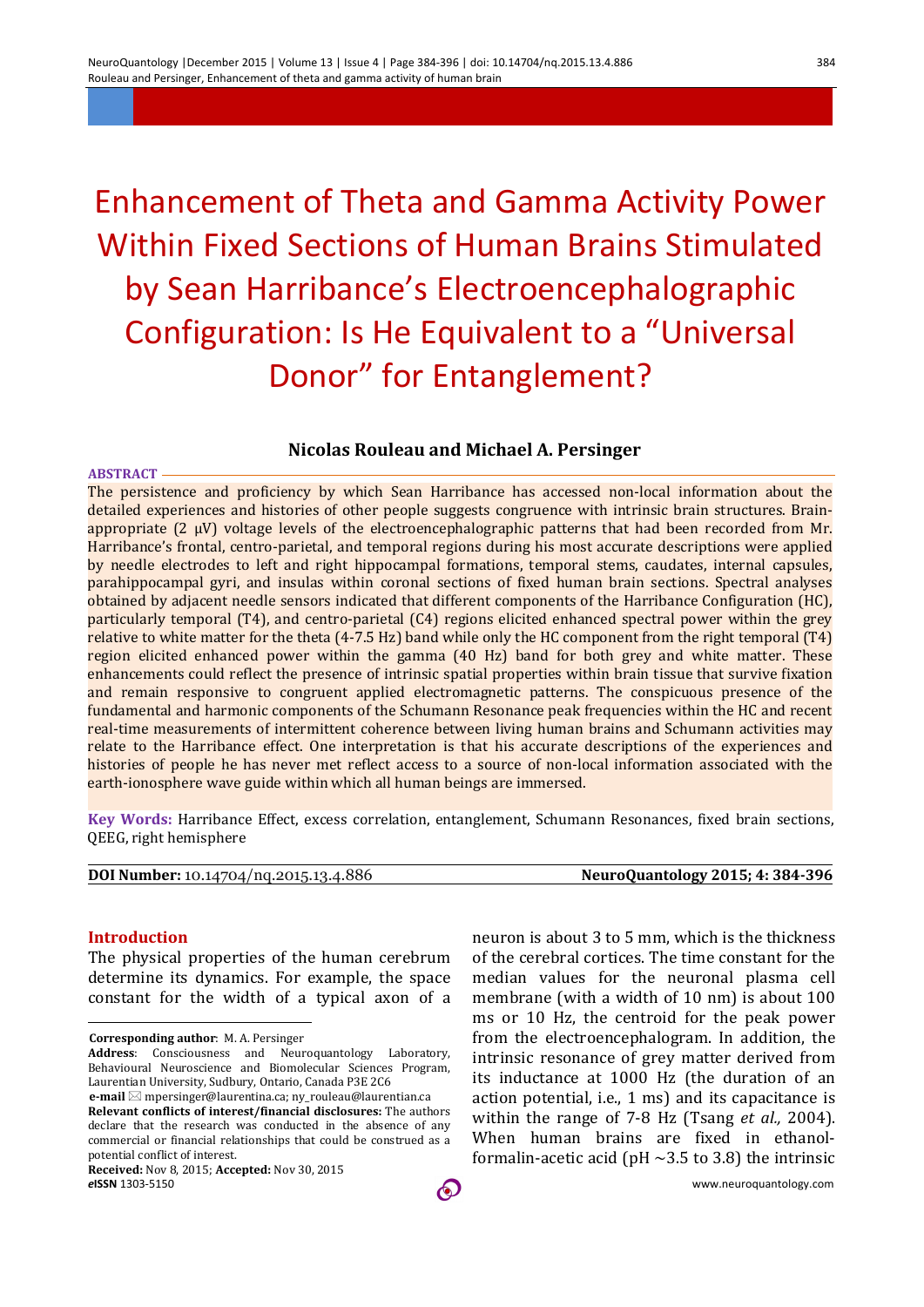properties would not be expected to change appreciably. This is possible because the actual concentration of protons at this bulk pH can be equivalent to the local pH of  $~6.5$  to 7.4 which is found immediately adjacent to the living plasma cell membrane (Rouleau and Persinger, 2014). There should be convergence between microstructural properties within specific cerebral regions and optimal responses during application of congruent electromagnetic patterns as punctate (very local) voltages. Here we present compelling evidence that a specific temporal pattern of microcurrents derived from the region within the right hemisphere of Sean Harribance's cerebrum that is most associated with the accuracy of his access to information from other people's experiences generates specific enhancements within sections of fixed human brains.

The explanation for the verifiable capacities for some loci of cerebral activities (the brains of "special people") to access information from other loci of cerebral activities (the general population) through non-local mechanisms has been a recurrent challenge to Science when it relies strictly upon local effects and interpretations of causality. Recent quantitative electroencephalography and imaging techniques such as LORETA (low resolution electromagnetic tomography) have allowed real-time measurements of brain activity while people engage in the behaviours that have been considered manifestations of non-local effects (Scott *et al.,* 2015). Sean Harribance (1994) is one example of a person whose exceptional brain activity is associated with the accurate access of information regarding the personal experiences, memories, and medical histories of others that appear to exceed the limits of locality (Roll *et al.,* 2002). His accuracy has been so consistent and detailed that he has been consulted by leaders of industry and the military as well as people from the general population for decades.

Mr. Harribance has been assessed by multiple experimenters over the last five decades. His accuracy for identifying stimuli hidden within envelopes as well as discerning the health and idiosyncratic history of people sitting near him or individuals known to individuals sitting near him has been verified by multiple authors. A review of this literature has been published previously (Persinger, 2010a). Laurentian University Neuroscience Research Group measured the

activity of Mr. Harribance's cerebral activity while he generated his free-associative narratives in response to being presented with pictures of different individuals he had never met. Several strong correlations were found between the accuracies of his statements about these individuals by people who were not near Mr. Harribance and peaks of EEG power over Mr. Harribances's right hemisphere. The activity was primarily over the right frontal and temporal regions. The accuracy of the blind rated statements about individuals was systematically related to the duration of the appearance of this Harribance Configuration (HC) over his right frontal-temporal region. During the HC, which requires his personal preparation to be enhanced, he reports a condition or state associated with a religious context he describes as "an angel" and then a series of images about the person about whom he is concentrating. We have operationally called this his "non-local behaviours" (that he often describes as "readings") because the accuracy of his comments refers to information not present or not nearby at the time of the experiment.

The occurrence of the HC over his right hemisphere was associated with increased photon emissions, as measured by an analogue photomultipier tube. The increased photon flux density during his "non-locality" occurred near his right but not his left temporal lobe while he was sitting in darkness. The photon flux power density, approximately 15 cm from his scalp, was  $\sim$ 10<sup>-11</sup> W·m<sup>-2</sup> or about 10 times the magnitude of the average person we have measured (Dotta *et al.,* 2012). The earth's magnetic field in the same plane systematically decreased as the photon emissions increased during his imagination. The concurrence of photon emissions from his right hemisphere during cognitive images creates the condition for excess correlation, entanglement, and non-locality (Aczel, 2002; Dotta and Persinger, 2012; Vaziri *et al.,* 2002). The absolute value of the diminished quantity of energy associated with the decreased intensity of the geomagnetic field within the volume of space at that distance around his head was equal to the increased energy associated with the enhancement of photon flux densities. Such inverse correlations between ambient changes in the geomagnetic field intensity and photon emissions have recently been demonstrated for cells (Persinger *et al.,* 2015) and may be an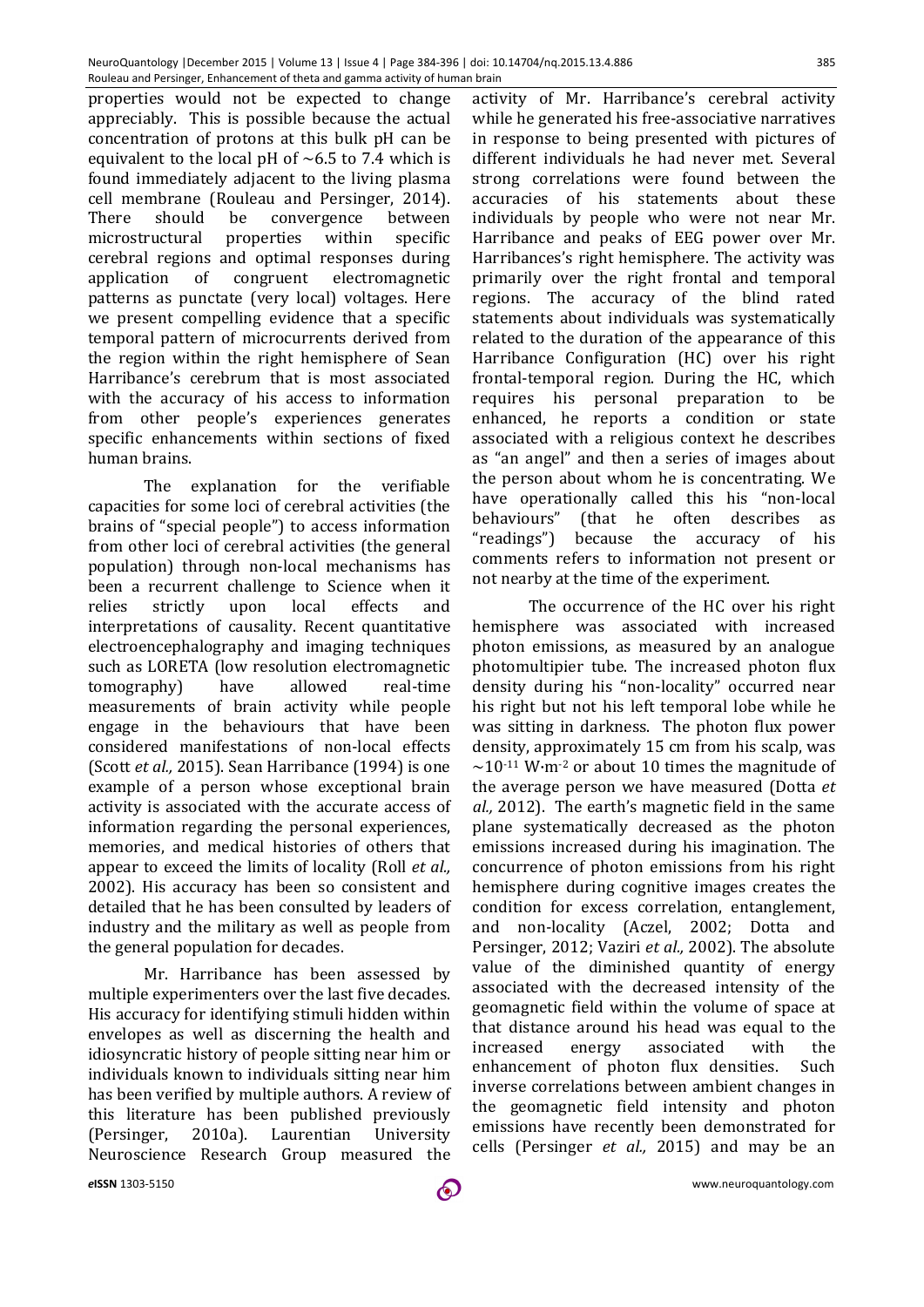intrinsic property of space-time (Vares and Persinger, 2013). The Harribance studies indicated a potential shared variance within the volume of cerebrum between the photon emissions during intention and the superimposed geomagnetic field. A similar inverse relationship but of much less magnitude has been measured for another subject (Persinger *et al.,* 2013) from a mixed Aboriginal Heritage and a sustained history of meditation.

In other procedures where the subject (n=4) sat within 1 m of Mr. Harribance and the QEEG activities of *both* were recorded during his "reading" of the experiences of the subject a conspicuous intercalation was evident. First, there were marked elevations of power within the range of *gamma* activity over the temporal lobes of the subjects compared to baseline when both Mr. Harribance and the subjects sat quietly with their eyes closed. In addition to the general increase in power within left temporal lobes of the participants within the beta-gamma (20 to 40 Hz) range, there was a conspicuous decrease in power within the 1 to 10 Hz range, with the exception of 6-7 Hz over the right temporal and parietal regions compared to the left homologous regions. The power of this specific 1 Hz increment peak (6-7 Hz) was as large as the enhanced gamma activity. Cross spectral analyses of the raw data (20, 2 s samples per participant) revealed increased coherence within the 19-20 Hz and 30-40 Hz band within Mr. Harribance's *right temporal lobe* and the participants' *left temporal lobes* during his interpretations (Hunter *et al.,* 2010). The latter was considered supportive evidence that Mr. Harribance could be "accessing" the information from the region of each participant's cerebrum (the left temporal area) that is associated with experiences of memory as well as their consolidation.

Later, Karbowski et al (2012) digitized the HC as well as the normal EEG pattern that Mr. Harribance displayed over this left hemisphere. The series of quantized voltages from his QEEG record were transformed to serial 3 ms aggregates of numbers from 1 through 256 that were transformed by digital-to-analogue converters (DACs) to between -5 and +5 V (127=0 V). These quantized voltages were then sent to solenoids (relay switches) from which magnetic fields were generated. When the HC pattern and its left hemispheric homologues were applied as three-dimensional magnetic fields

(peak to peak intensity  $\sim 1 \mu T$ ) with 3 ms point durations to mouse melanoma cells in culture, only the HC pattern slowed the growth of these cancer cells. The growth of the cells that received applications of his left temporal lobe pattern did not differ significantly from that of sham-field controls. Several unpublished studies from wellknown institutions known internationally for their research with cancer indicated that the proximity of Mr. Harribance to plates of cancer cells or patients with verified malignancies diminish the aberrant growth.

In one of our pilot studies a person who had been one of the subjects in the yoked QEEG experiments with Mr. Harribance was instructed to simulate his behaviour (report subjective images and impressions) to each of 10 different pictures of different individuals while he wore the Koren Helmet (e.g., Richards *et al.,* 1996) through which the HC was presented across the temporal lobes (right side enhanced) along the horizontal plane with intensities between 1 and 5 μT. He sat in the same chair and chamber in which Mr. Harribance had displayed his non-local behaviours about six months previously. Without the participant's knowledge, although he knew that some trials would be associated with the presentation of a magnetic field, half of the trials (viewing pictures) were associated with presentation of the HC over his right hemisphere (from 30 s before to the end of the narrative). During the other half of the trials, Mr. Harribance's left hemisphere or "normal" pattern was presented. The narrative details were then assessed for accuracy by the person who supplied the photographs of family members but who was not present during the experiment. The numbers of rated correct statements displayed by the subject when he was receiving the HC were significantly increased relative to when he was not. However, the effect size was not as strong as that displayed by Mr. Harribance.

That Mr. Harribance can "access" information presumably maintained within the spaces occupied by the cerebral loci of others suggests there could be common microstructural factors in all human brains that can be interfaced by cerebra that exhibit specific "electromagnetic patterns" or "access codes" (to employ a metaphor). If this universality is related to structure per se then the HC configuration should still differentially affect specific regions of the fixed human brain. We have shown by direct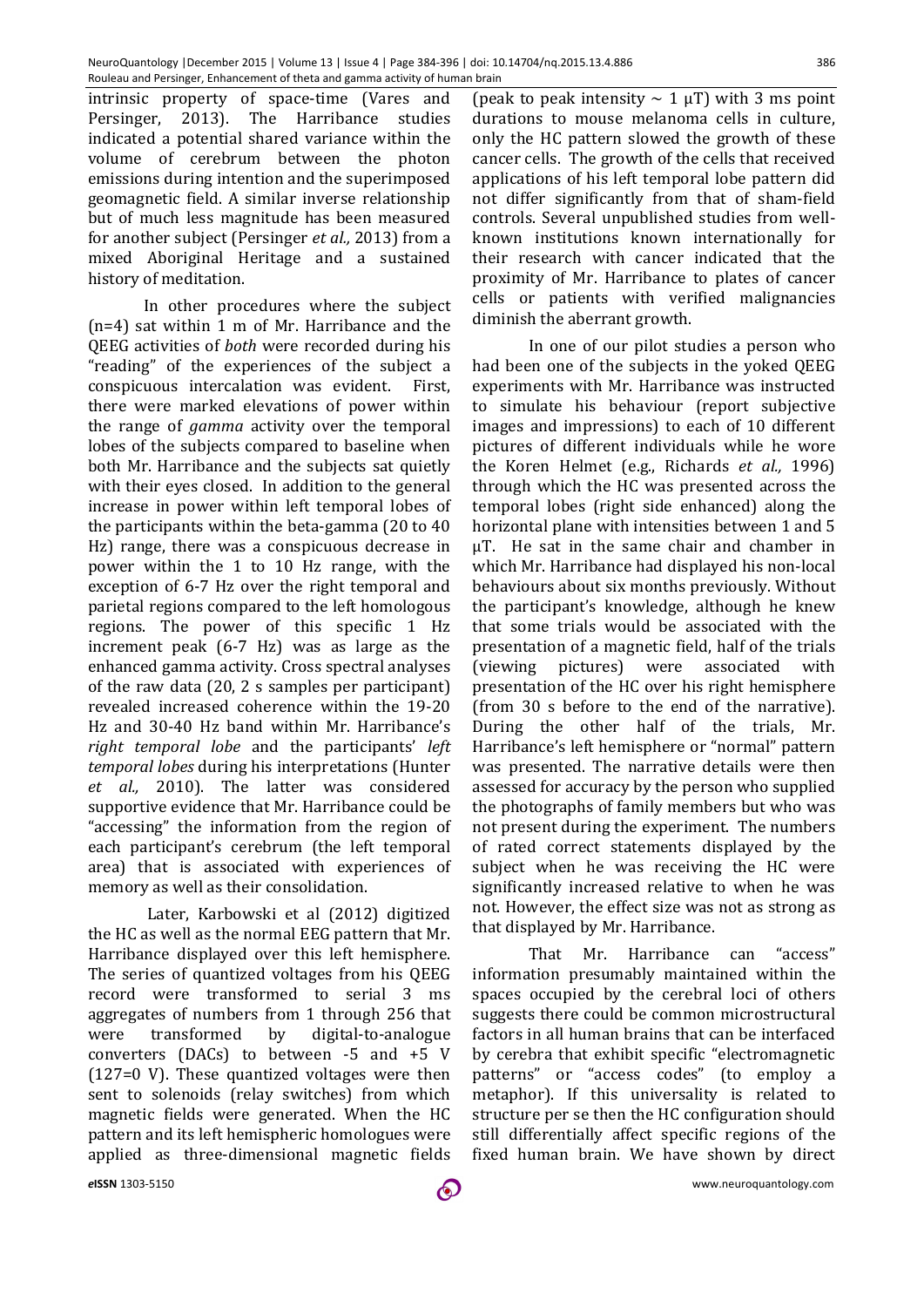histological microscopic examination at 1000x that the soma and gross structural organization of our human brain collection is still intact even though they have been fixed for decades in EFA (ethanol-formalin-acetic acid). We have employed this fixative for most of our brain samples because it preserves cellular detail and markedly enhances the ease of sectioning and staining paraffin blocks containing processed brain tissue. Here we present evidence that the direct application of different components of the HC to fixed coronal sections of human brain evoked shifts in electrophysiological patterns that could reflect intrinsic properties of human brains and their resonance with complex temporal patterns of cerebral origin from a living human brain.

# **Materials & Methods**

# *Digitizing Signals & Output*

Eight complex signals (4 left, 4 right hemisphere) were generated by digitizing human quantitative electroencephalographic (QEEG) activity that had been obtained from over the scalp of Mr. Harribance. The digital signals were then converted to 44100 Hz sampling rates. Each complex signal was originally raw data, each obtained over 1 of 19 channels. All samples had been coded in order to mask the origin. They were randomly selected such that the experimenter did not know where over the scalp the stimuli were recorded.

Subsequent to data collection, it was revealed that the signals were originally extracted from sensors F3 & F4 (dorsal frontal), F7 & F8 (lateral frontal), C3 & C4 (central frontoparietal), and T3 & T4 (anterior temporal). The right hemispheric sensors, F4, F8, C4, T4, were the primary positions that defined the Harribance Configuration (HC) as reported by Hunter et al (2010). The HC occurred for about 20 s once every minute during the periods when Mr. Harribance engaged his non-local behaviours when he was observing photographs of individuals he did not know and were not known to any one immediately proximal to him.

*e***ISSN** 1303-5150 www.neuroquantology.com The digital signals for the eight sensor positions during the HC were loaded into a laptop computer. Each signal could be accessed by a coded file name. Signal output was regulated to 2µV or 10% of maximum audio amplitude using a laptop computer. We selected this value because

it is within the normal range of what is recorded from the scalp of our participants and patients in this context. In addition, we have observed that maximum or near-maximum outputs from audioamplifiers frequently distort any signals and produce reduced or no biological effects.

# *Potential Difference Recordings*

Electric potential differences were obtained from coronal sections selected from three different cerebrums in our library. The origin of the human brains were unknown and had been obtained from biological supply houses and from anonymous donors. They were within the normal range in structure, were clearly older ontogenetically, and contained no aberrant masses such as tumors or ectopic forms. The measures were recorded by coupling inserted needle probes (Figure 1) to a Mitsar electroencephalography amplifier and recording within WinEEG software on an HP Envy laptop running Windows 8. Probes were inserted into the left and right parahippocampal gyri, corona radiata, caudate nuclei, hippocampi, temporal stems, insular grey regions, and internal capsules. They were selected because of their activation or proximity to activation when Mr. Harribance was most accurate (Persinger and Saroka, 2012). All probed regions were referenced to the basilar artery. Stimulating and sensing probes were separated by 4 mm (the median cerebral cortical thickness).



**Figure 1.** Right hippocampal body is simultaneously stimulated (orange lead) and probed (green lead).

The electrophysiological measurement device was configured to record 250 samples per second with two applied notch filters within the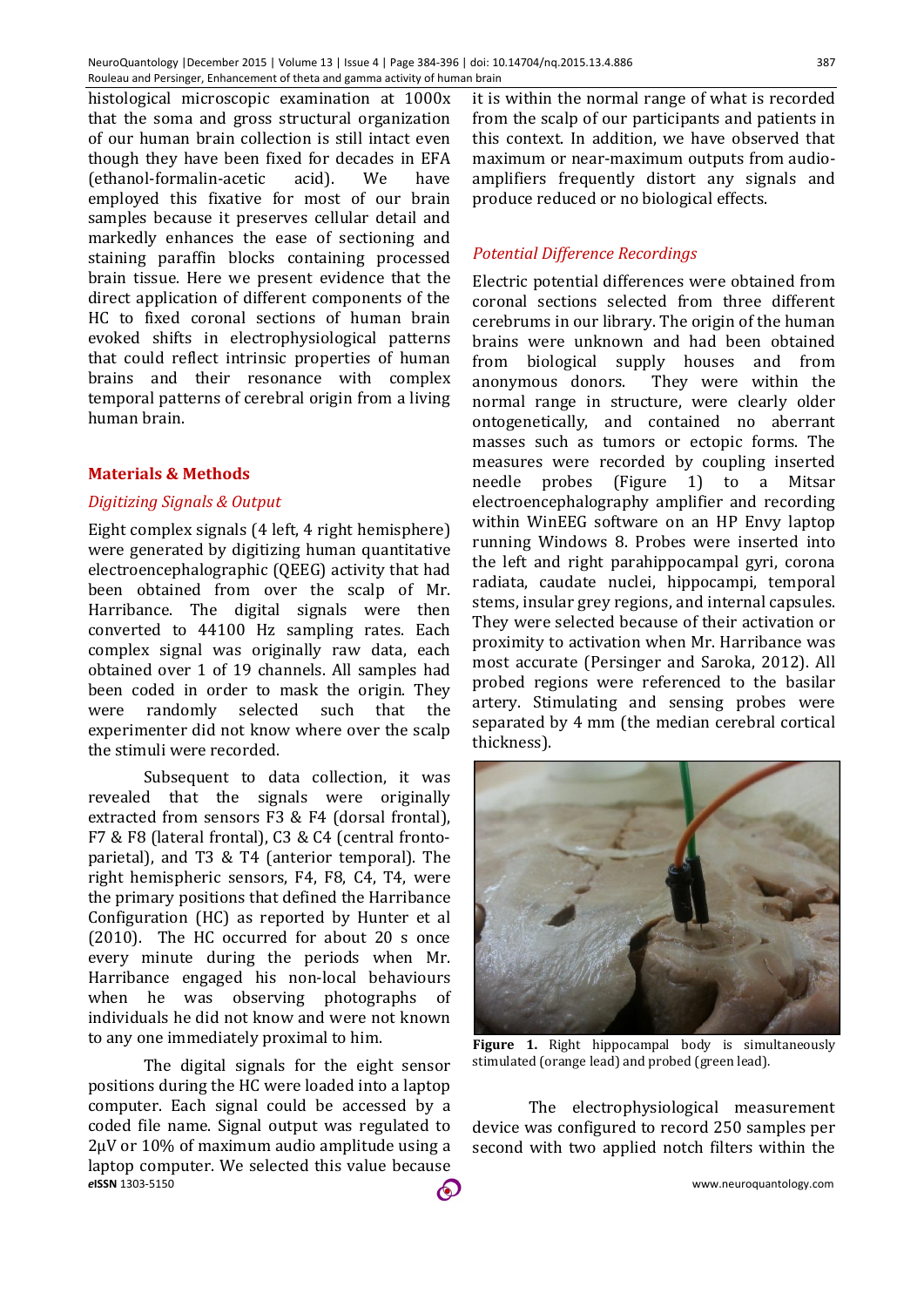50 Hz-70 Hz and 110 Hz-130 Hz band ranges in order to exclude 60Hz electrical artifacts and the associated harmonic frequencies. Frequencies below 1.6 Hz and above 50 Hz were excluded from the final analysis. Each spectral power density (SPD) value was computed from 30s of data with 2s epochs within the WinEEG platform across delta (1.5 Hz – 4 Hz), theta (4 Hz – 7.5 Hz), alpha (7.5 Hz – 14 Hz), beta1 (14 Hz – 20 Hz), beta2 (20 Hz – 30 Hz), and gamma (30 Hz – 40 Hz) frequency bins.

#### *Testing Procedure*

Prior to each trial, coronal sections were coated with ethanol-formalin-acetic acid (EFA). Electrophysiological recordings were obtained for 30 seconds, during which time no stimulus was applied. This recording period served as a baseline. Subsequent 30 second recording periods consisted of sequential presentations of the complex stimuli. Each trial lasted 150 s with counterbalancing of stimulus presentation sequence so as to eliminate intrinsic ordering effects.

### **Results**

#### *Signal Processing*

The results of the spectral analyses for each of the "raw signal" patterns (before they were applied to brain tissue) from Mr. Harribance's QEEG from the locations over the right hemisphere that were most correlated with his accuracy of responses are shown in Figure 2. These areas included F4, F8, C4, and T4. The left hemispheric equivalents are displayed in Figure 3. In order to directly compare the spectral profiles from each of the four sensors the raw data had been standardized. The spectral profiles of the four right hemispheric regions were visually different. F8, which reflects activity over the more rostral right prefrontal region, exhibited peaks around 14 Hz and 25 Hz. The peaks for F4 were around 5 Hz and 20 Hz. The relative peaks for T4 were around 8 Hz, 14 Hz, and 25 Hz.

Except for a relative peak around 16 Hz C4's power spectral over the range was less variable. These peak powers within the frequencies that define the harmonics of the Schumann Resonance, that is 7-8 Hz, 13-14 Hz, 19-20 Hz, and 25-25 Hz defined the QEEG spikes

in power within recordings from Mr. Harribance's right hemisphere when he was most accurate about the memories and experiences of others even when they were not proximal to him. Left hemispheric sensors displayed alternative spectral characteristics. F3 displayed a pronounced 9-10 Hz peak. This is typical of the normal brain (Saroka and Persinger, 2014) in addition to lesser peaks at 15 Hz, 20 Hz, and 25 Hz, etc. F7 did not display any major spectral peaks. C3 was associated with relative spectral power increases around 6Hz, 9-12 Hz, and 14-22 Hz. Lastly, the T3 signal displayed a single peak around 7Hz with minor, non-specific perturbations within the 14-24 Hz band.



**Figure 2.** Spectral power density for frequencies ranging between 4Hz and 40Hz within complex signals F4, F8, C4, and T4.



**Figure 3.** Spectral power density for frequencies ranging between 4Hz and 40Hz within complex signals F3, F7, C3, and T3.

The results of the spectral power density profiles recorded by the QEEG directly from the different brain sites of the coronal sections from three different human brains when the HC components were applied as discrete voltages are shown in Figure 4. ANOVAs revealed significant differences in theta power displayed within grey matter as a function of the applied complex stimulus  $[F(8,218) = 2.89, p=.005, \eta^2 = .09]$ . White matter exposed to the same stimuli did not demonstrate the effect (p>.05). Application of the C4 and T4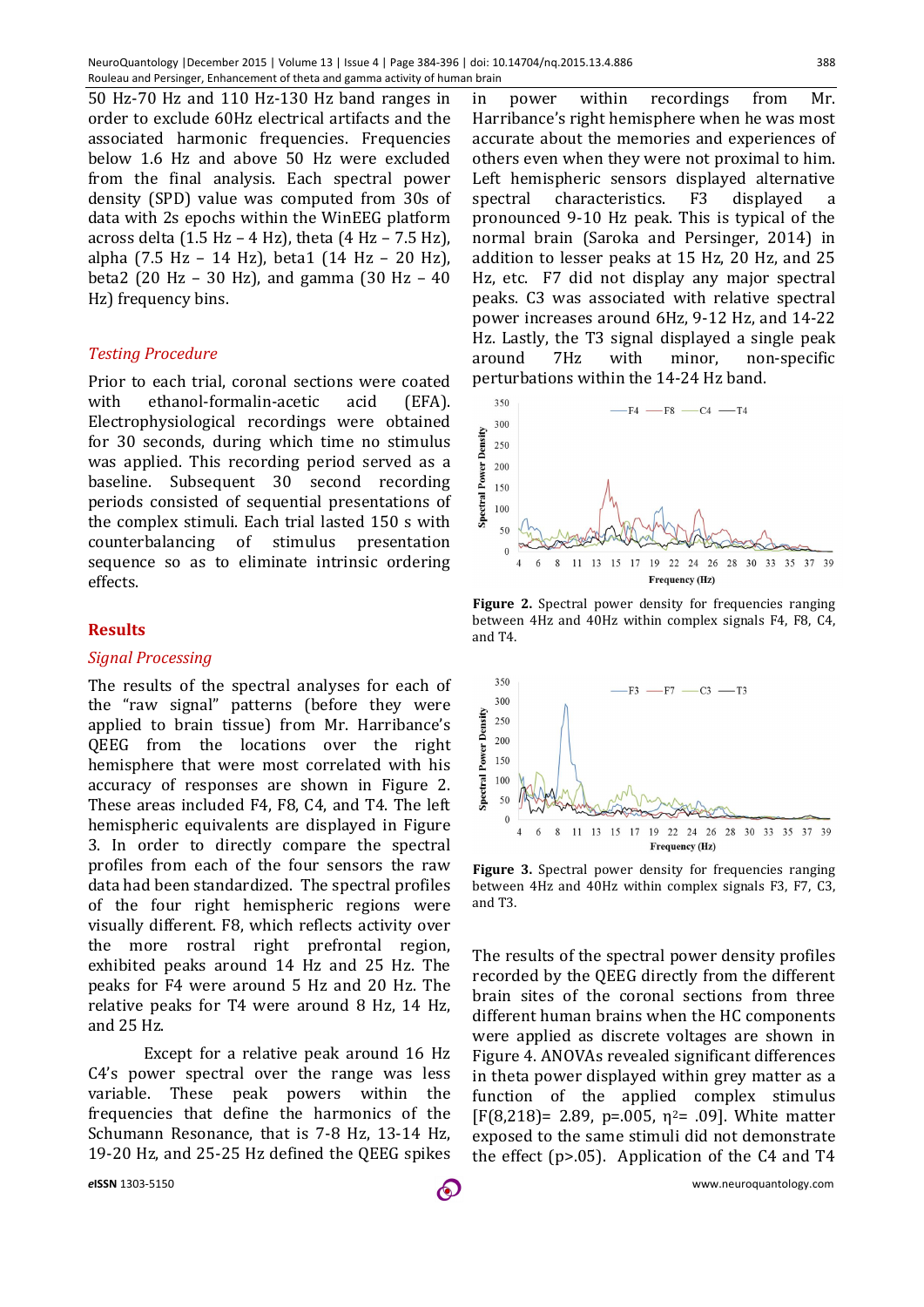component of the HC resulted in differentially more microvolt power within the *theta* band within the grey matter compared to the white matter as indicated by the absence of overlap between the standard errors of the means (SEMs). This may be relevant to the results of previous simultaneous QEEG measurements when Mr. Harribance and each of four subjects were separated by about 1 m. There was a conspicuous increase in theta activity (6 to 7 Hz) within the right temporal and parietal regions of the participants near Mr. Harribance despite the markedly diminished values below and above this range until the interval of beta and gamma activity. These results indicate that the HC specifically enhances theta power in grey matter within the central (adjacent parietal) and temporal regions even in fixed brain tissue. Two homogeneous subsets were isolated wherein the major source of variance was a significant increase in theta power in grey matter exposed to the T4 signal ( $M = 91.72$  SE= 3.42) relative to the F8 signal (M= 75.50, SE= 4.07), t(42)= 3.05, p<.005, r2=.18. Left hemispheric sensors did not produce similar grey-white differences (p>.05).



**Figure 4.** Signal-dependent differences in theta (4Hz – 7.5 Hz) power within white and grey matter. The statistically significant effects occurred for the C4 and T4 components of the Harribance Configuration.

The second major effect of applying the four different components of the HC to the selected tissue occurred within the *gamma* range. This is significant because as Bear (1996) has suggested and direct measurements have indicated 40 Hz ripples associated with awareness and consciousness during cerebral cortical activity are superimposed upon the theta range outputs of the hippocampus (Buzsaki, 2002). ANOVAs revealed statistically significant increases in gamma power within grey and white

matter as a function of the applied complex stimulus. The effect size for the differential response to components of the HC for the two types of brain tissue  $[F(8,199) > 7.50, p<0.01]$ were 24% and 30%, respectively. In both cases, the T4 signal ( $M = 5.28$ , SE= 1.25) was identified as the primary source of variance with increased gamma power relative to all other conditions (p<.05). These results are presented in Figure 5. Stated alternatively the right temporal component of the HC that was associated with his accuracy for non-local information and details enhanced gamma activity within the grey and white tissue more or less equally throughout the region sampled within the fixed brains.



**Figure 5.** Signal-dependent differences in gamma (30Hz – 40Hz) power within white and grey matter.

The results in general reflected enhanced power differentially within the grey and white matter within the theta range or comparably within grey and white matter for the gamma range when the T4 component of Mr. Harribance's unique cerebral pattern was applied to the fixed brain tissue. There was no differentiation with respect to the type of tissue from the loci that were sampled. Close examination of the statistically significant threeway interaction as a function of the structure (locus) within the brain, the hemisphere, and the component of the HC for beta2 power [F(24, 208) = 1.85, p < 05,  $\eta$ <sup>2</sup> = .18] could be revealing.

*e***ISSN** 1303-5150 www.neuroquantology.com Significantly increased beta2 power was identified within the left caudate nucleus (M= 4.27, SE= .09) relative to right caudate nucleus  $(M= 3.80, SEM= .06)$  when exposed to the T4 signal,  $[t(4) = 4.43, p < .05, r^2 = .83]$ . These differences were not observed when stimulated with T3 (p>.05). Beta2 SPD increased within the left hippocampal body (M= 4.43, SEM= .09) relative to right hippocampal body (M= 3.73, SEM= .25) when exposed to the F8 component of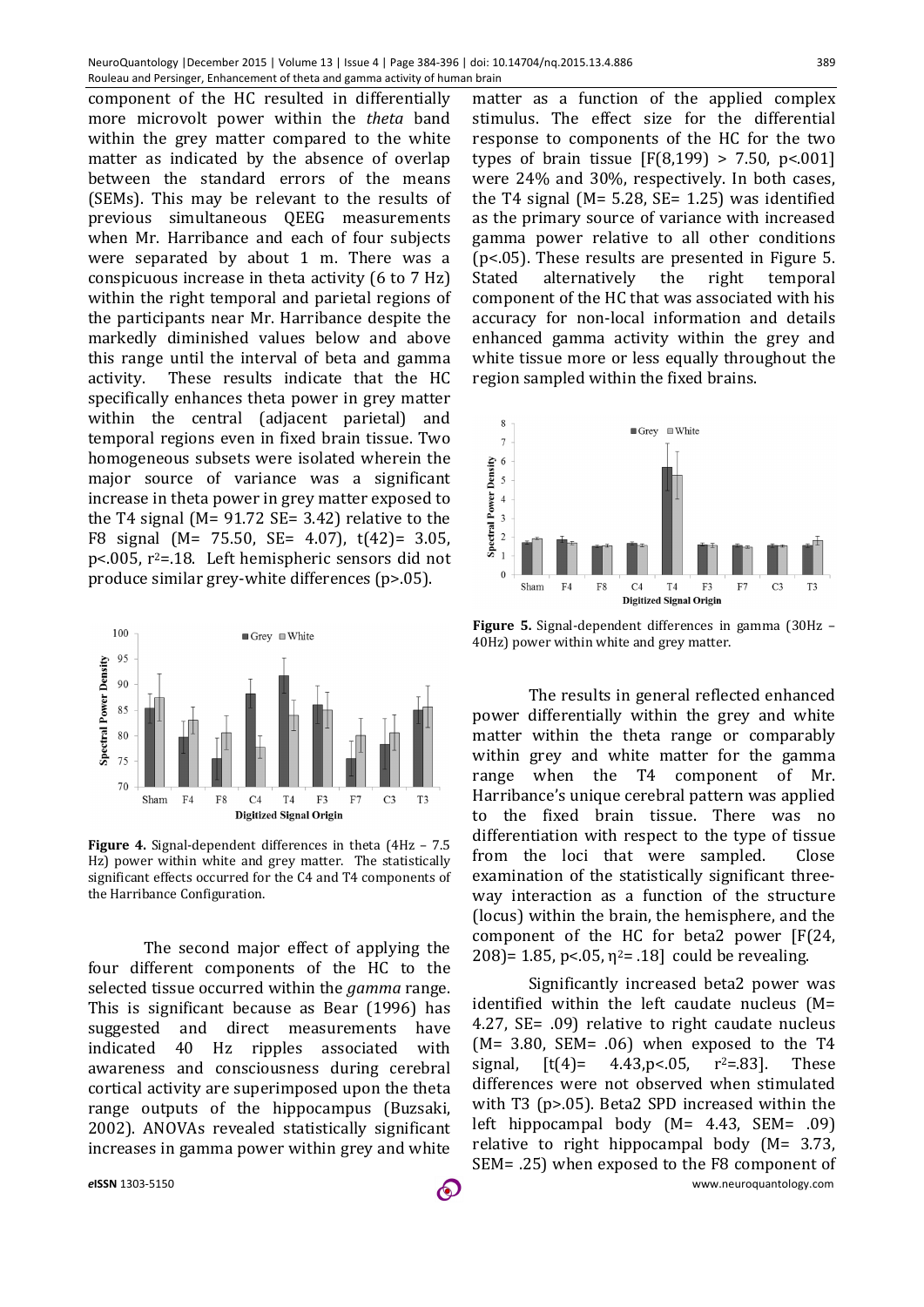390

the HC  $[t(4) = 4.12, p < 0.05, r^2 = .81]$ . The left hemispheric equivalent, F7, did not produce this laterality (p>.05). Third, beta2 SPD increased within the white matter of the right temporal stem (M= 4.50, SE= .15) relative to left temporal stem (M= 3.80, SEM= .10) when exposed to the F4 component,  $t(4)=3.83$ , p<.05, r<sup>2</sup>=.79. The F3 component did not produce similar hemispheric differences (p>.05). Other structures did not display these effects. Consequently, the primary source of interactions between different components of the HC occurred within the 20 to 30 Hz band. This was the specific band that was enhanced over F8 and T4 of Mr. Harribance's right hemisphere (which defined the HC) when he was engaging in non-local ideation and experiencing the presence of the entity to whom he attributed his accuracy.

### *Complex-Schumann Investigations*

Bivariate correlations were identified between the range around the fundamental Schumann band and spectral power densities within the 6Hz – 10Hz band and F4 ( $r$  = -.48,  $p$  <.05, rho = -.59, p=.01), F3 (r= -.56, rho = -.58, p<.05), F8 (r= -.73, p=.001, rho= -.84, p<.001), C3 (r= -.51, rho= -.59, p=.01), and T4 (r= .52, p<.05, rho= .53, p<.05) complex signals. Schumann and paired sensor relationships are visualized in Figure 6. The Schumann-T4 scatter shows the only statistically significant positive relationship identified (Figure 7, top right). Symmetrical partial correlations revealed that the Schumann-T4 relationship was dependent upon  $F8$  ( $r= .32$ ,  $p> .05$ ). The Schumann-F8 relationship remained significant when controlling for T4 ( $r = -0.65$ ,  $p < 0.005$ ).



**Figure 6.** Standardized spectral power density within the 6 Hz-10 Hz band for Schumann plotted against F4 (upper left), F3 (bottom left), F8 (top right), and F7 (bottom right) complex signals.

Further analysis revealed that if the spectral power densities for all right hemispheric signals were lagged by a single 0.5 Hz increment and net differences were computed relative to the original signal spectra, significant relationships were maintained between Schumann and F8 spectra (r= -.19, p<.001) as well as Schumann and T4 spectra (r= -.23, p<.001). Symmetrical partial correlations revealed that the relationships were independent. Stated alternatively the controlling feature for the HC was the right prefrontal activity which has been shown to be central to the organization of the "reconstruction" of episodic and autobiographical memory. This would suggest that Mr. Harribance has some potential discretionary influence for the information that is accessed. In addition, because global geomagnetic activity (Mulligan *et al.,* 2010) and its experimental simulation (Mulligan and Persinger, 2012) specifically affects the right prefrontal and right temporal regions, interactions between these variables could differentially affect his interpretations.



**Figure 7.** Standardized spectral power density within the 6Hz-10Hz band for Schumann plotted against C4 (upper left), C3 (bottom left), T4 (top right), and T3 (bottom right) complex signals.

# **Discussion**

The results of this experiment indicated that the spectral power profiles of varying potential differences as measured from needle probes inserted directly into either white or grey matter within parahippocampal gyrus, hippocampi, temporal stems, insular grey, caudate nucleus, internal capsule and corona radiata (the white matter below the cerebral cortices) responded differentially to applied patterns of weak electrical stimulation that simulated the effective activity from Mr. Harribance's cerebrum. These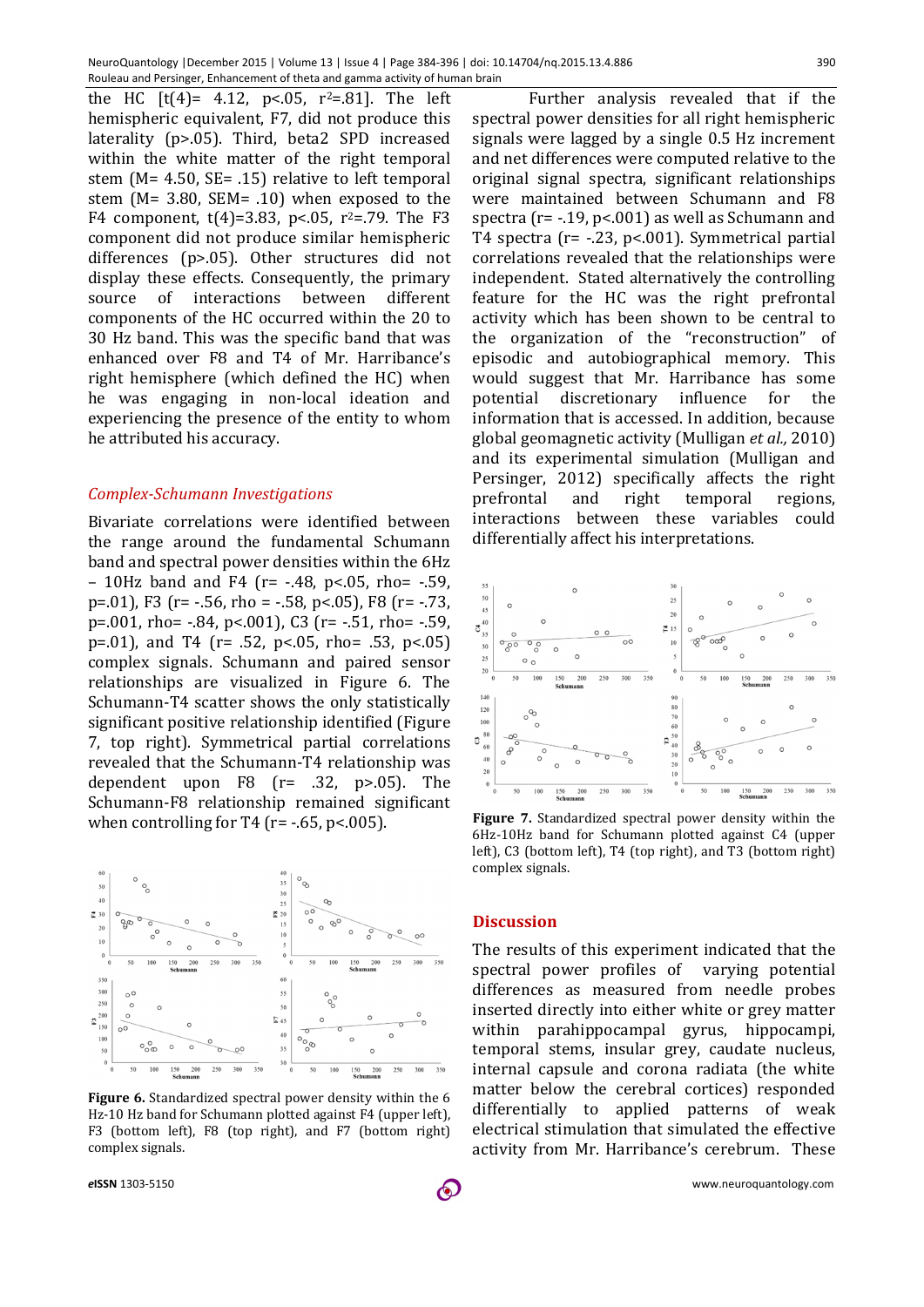areas within the fixed human brain had been selected because they were most activated when Mr. Harribance's statements about non-local information were most accurate according to LORETA analyses (Hunter *et al.,* 2010; Persinger and Saroka, 2012). This pattern had been defined as the Harribance Configuration (HC) that involved primarily the right frontal, central, and temporal lobes. When it occurred over his cerebrum the accuracy of his impressions and "access to information" about others nearby or inferred by looking at photographs of people was significantly greater than when it did not.

Application of the eight (4 left, 4 right hemisphere) components as 2 μV inputs to the regions of the fixed brains showed differentially elevated increase in power within the *theta* range for the grey matter compared to the white matter that was induced only by the component of the HC that had been obtained from Mr. Harribance's *right* central and temporal regions. The fact that the discrepancy occurred for only two of the patterns within the right hemisphere and not those from the right prefrontal region or from the four left hemispheric patterns strongly suggests the effect was not an artefact of simple current induction within the adjacent needle sensor that measured the QEEG responses. On the other hand, only the HC component from his right temporal (T4) region produced the enhanced power within the *gamma* range. The effect occurred within both grey and white matter. If the fixed tissue were homogeneous in its physical properties such as impedance, conductance or capacitance, the differential effects measured by the sensors adjacent to the stimulation point would not have occurred. The sensor needle would have been "driven" by the needle through which the pattern was delivered. The complexity of the measurements strongly indicate that physical properties of brain remain even after years of fixation that are sufficient to produce interference patterns with the externally applied voltages.

The prominence of the effect within the gamma range for the right temporal component of the HC configuration for both white and grey tissue and within the theta range for the right central and temporal component for the grey matter preferentially is consistent with the organization of the dynamics of the human brain. The inductance (L) per meter of cortical grey matter at 1 kHz (equivalent to the action

potential's duration of 1 ms) is  $\sim$ 10<sup>-2</sup> Henrys. The permittivity of grey matter (C) is 2·10-1 Farads·m-1. Application of the equation:

$$
f = [(2\pi \cdot (LC)^{-1/2}]^{-1}
$$
 (1),

results in a resonance frequency for an implicit circuit of  $\sim$  7 Hz. The 7-8 Hz pattern is relevant because it is the solution for the recurrent waves of potential that move in a rostral to caudal direction once every 20 to 25 ms (Edelman, 1989; Llinas and Ribardy, 1993). This is equivalent to the 40Hz pattern associated with consciousness (Jeffreys *et al.,* 1996). Assuming a bulk velocity of 4.5 m·s-1 and a median cerebral circumference of 60 cm, the standing resonance frequency would be about 7 to 8 Hz (Nunez, 1995).

The intrinsic relationship between the theta and gamma ranges is optimally represented within the hippocampal formation, the gateway to memory. As shown by direct electrophysiological measurements the defining theta range displayed by the hippocampal cells contains a ~40 Hz superimposed ripple (Buzsaki, 2002). It may be relevant that the source of these two frequency bands may originate from "pacemaker" cells within the septum that are located towards the center of the cerebral mass adjacent to the lateral ventricles. According to Bear (1996) this 7-40 Hz superposition may set the condition for interaction between the hippocampal process associated with memory consolidation and retrieval and its integration with information represented within the entire cerebral cortical manifold.

Although the EFA may have fixed the intrinsic properties within the brain sections, there was the additional component of enhanced acidic pH and hence the presence of more free protons. Rouleau and Persinger (2014) had demonstrated non-random variations in electroencephalographic profiles from a synthetic three-shell realistic head model composed of conductive dough. The effect was very precise when the pH was within a narrow range that would be equivalent to the enhanced concentration of protons adjacent to the surface of the living plasma membrane. The enhancement of this gradient near surfaces is consistent with the properties of interfacial water (Pollack, 2003; Pollack *et al.,* 2009) whereby the resulting thin shell of protons would be sufficient to actually generate the resting membrane potential (Zheng *et al.,* 2006).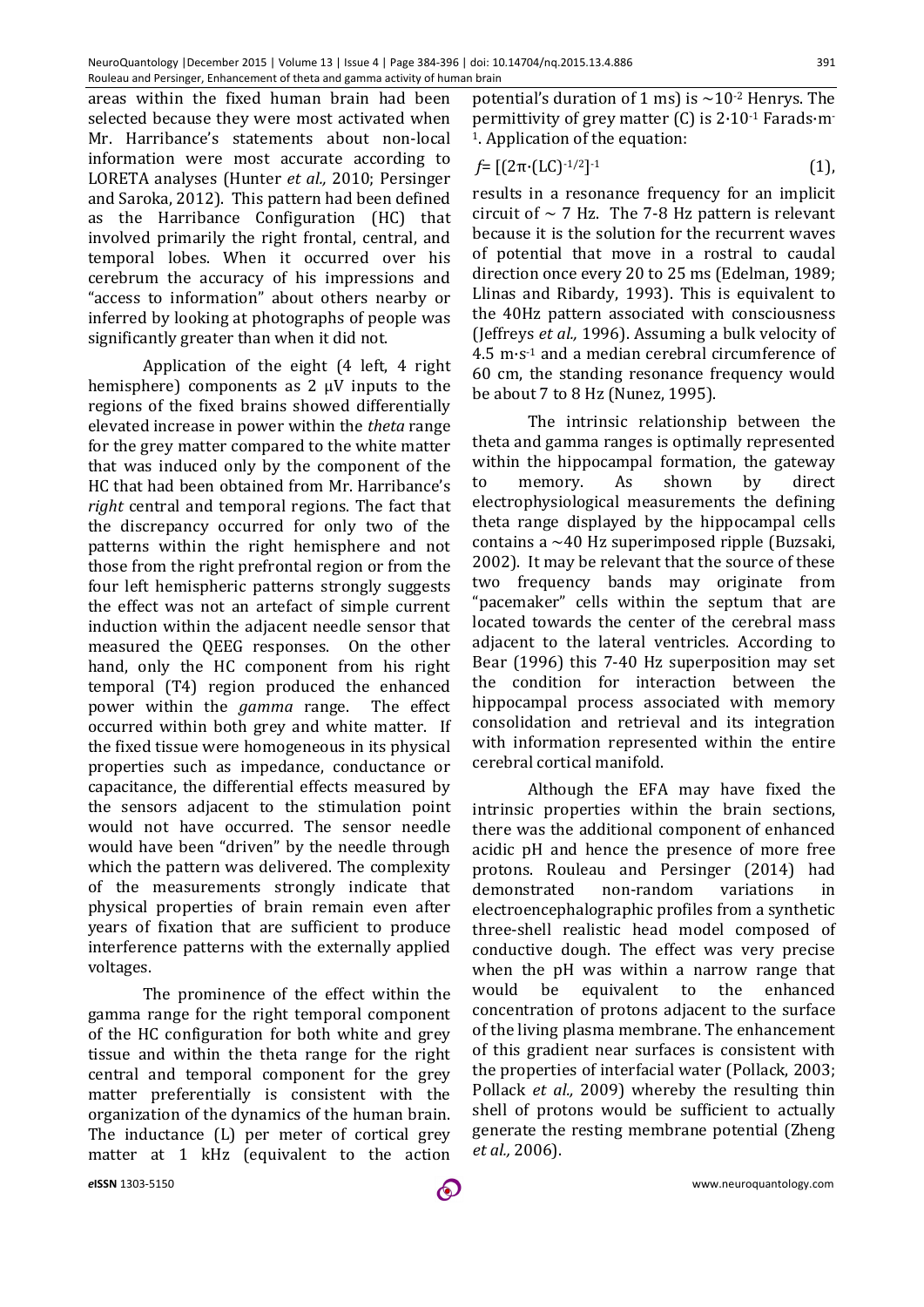# *Explaining Proximal Effects*

These measurements and interpretations could explain how Mr. Harribance's brain and body would affect the brains of those sitting nearby. Hunter et al (2010) had shown that when Mr. Harribance engaged in his non-local behaviours there was a reduction in the intensity of the earth's magnetic field along the horizontal plane that was measurable up to 1 m from his head. This was the distance our MEDA magnetometers' sensitivities (1 nT) were no longer sufficient for discernment. The diminishment of the earth's magnetic field around his brain only occurred during the periods when there were enhanced photon emissions from his right hemisphere. The energy diminished from the geomagnetic field was equivalent to the energy emitted from his brain.

Consequently, the energies could have intercalated with the cerebrums of the subjects sitting nearby. According to the equation:

$$
E = [B2 \cdot (2\mu)^{-1}] \cdot m3
$$
 (2),

the energy associated with a magnetic field within a volume  $(m^3)$  is equal to the square of the applied magnetic field strength divided by twice the magnetic permeability  $(\mu)$  of the space. Assuming only 1 nT, the energy within the volume  $(10^{-3} \text{ m}^3)$  of the participant's cerebrum would be 10-15 J per implicit second. Within 10 s the cumulative energy would be  $\sim 10^{-14}$  J or the equivalent rest mass of an electron. It may be relevant that the median latency from the onset of cognition for the photon emissions from his brain and the proximal geomagnetic field to diminish proportionally was about 10 s. However, from the perspective of brain activity, where each action potential is associated with a quantity of  $\sim$ 10<sup>-20</sup> J (Persinger, 2010b; 2015a), this energy would be equivalent to about 1 million action potentials. If Mr. Harribance's brain could access the information within these potentials reversibly from the brain volume of the participant there would be sufficient information to constitute a "percept" (Rouleau and Dotta, 2014) within his brain space. Given there are only about  $10<sup>7</sup>$  neurons with the human hippocampus (Gloor, 1997), the effect would be enhanced if it were localized more precisely within this structure of the participant's brain.

*e***ISSN** 1303-5150 www.neuroquantology.com The three-way interactions between the brain structure, the particular component from

the HC and the frequency could reflect the internal dynamics that occurs within the brains of people who are near Mr. Harribance when he is engaging in non-local processes. The increases in power for these interactions when the HC was applied as weak voltages only occurred for the beta2 range (20 Hz). When he was sitting near participants in the Hunter et al (2010) experiments, there was a duration-dependent increase in the degree of cross-spectral coherence within the 19-20 Hz band (and the 30 to 40 Hz band) between *Mr. Harribance's right temporal lobe and the participants left temporal lobes* during his "perceptions" of their experiences, medical histories and significant events in their lives. The most parsimonious explanation was that this coherence facilitated his access to information that was represented within the left temporal lobes of the participants of which they were aware and were coupled with memory.

This would suggest that some component of the individualized neurocognitive patterns within the brain volume associated with the experiences of "memory" about the self has a general component that is interpretable potentially to other brains nearby. There are commonalities among all human brains. For example, there are entoptic images associated with right hemispheric stimulation that can be found in the art forms of all human cultures that have been assessed for these phenomena. There are implicit understandings from percepts of spatial patterns or signs for conveyance and locations of human species significance (such as rest stops) that have replaced words in many countries.

Bokkon's (2005) hypothesis of visual imagery would accommodate the Harribance phenomena. Bokkon has suggested that the photons are emitted during the activity of neuronal arrays within the cerebrum when the person reports visual imagery. Dotta et al (2012) supported his contention by measuring increases and decreases in photon emissions from the right side of the heads of volunteers who were sitting in hyperdarkness as they imagined white light and or not imagine white light. Bokkon (2005) and later Bokkon and his colleagues (Salari *et al.,* 2011; Wang *et al.,* 2011), have accumulated data that at least some visual images associated with percepts and imagination are actual photon fields. In other words, the percept of visual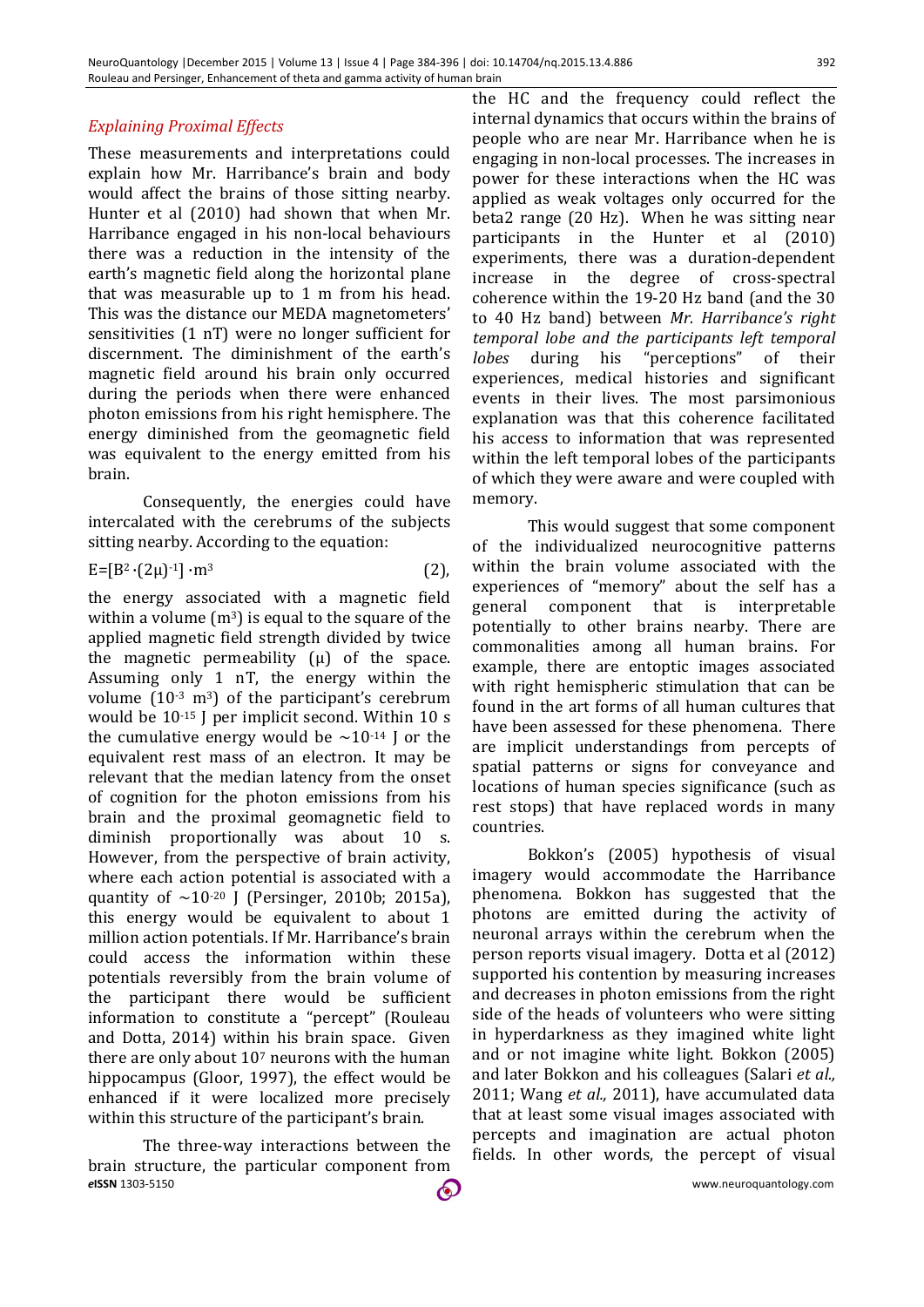imagery is the response to the actual creation of photon fields within brain space. The involvement of photons in the Harribance phenomena allows the conditions for excess correlation and entanglement to occur. If Mr. Harribance is detecting the photon fields of proximal brains than the rate limiting step for his accuracy is the fidelity of the transformation into his linguistic symbols. Ingo Swann (Persinger, 2015b), who, with Hal Puthoff, Russell Targ, and Ed May, developed the remote viewing paradigm, described this as the primary limit due to the "errors from analytical overlay". From a neuroscience perspective it is the expected consequence of the translation of right hemisphere patterns into left hemispheric equivalents that are strongly correlated with selfawareness and consciousness.

That information from the right hemisphere is mediated into the left hemisphere (with which awareness or "consciousness" is strongly correlated) primarily by the corpus callosum is a classic interpretation in neuroscience. This massive interhemispheric interface is composed of about 250 million fibers. Because there are about 20 to 25 billion neurons within the human cerebral cortices this means that only about 1 in 100 neurons' axons traverse to the other hemisphere. Although timing could accommodate this discrepancy there will still be substantial types of information that would be restricted from left hemispheric awareness and subject to transformational errors. If the inferior and middle temporal gyri of the temporal lobes are involved the interhemispheric connections would more involve the anterior commissure rather than corpus callosum per se.

However, what is less known is the fact that in the human brain the dorsal hippocampal commissure situated within the anterior portion of the splenium of the corpus callosum is particularly developed in human brains and allows direct subcortical access between the two hippocampal formations and the parahippocampal gyri, *without* the involvement of the corpus callosum and the anterior commissure. Direct measurements of stereoelectroencephalography in patients with complex partial seizures indicated that the median latency for this intercalation is about 20 s. In less electrically sensitive brains this suggests that "memory" information acquired through the right hippocampal area could be acquired from

extrinsic sources and be mediated to the left hippocampal region to be consolidated as "memories" without the person's awareness. The highest probability, when the person would become "aware" of the images associated with this anomalously acquired "memory," would occur during the nocturnal REM (rapid eye movement) episodes when the consolidation process is represented within dream imagery.

The specific structures involved with the three-way interaction within the fixed brain sections suggest what could have happened within the living participants' brains. Increase activity within the left caudate compared to the right caudate was measured in the fixed brains when exposed to the T4 component of the HC. Similar increases within this region have been measured in normal populations (Linden, 2005) when they were exposed to changes in stimuli, such as subtle changes in the syntax structure of sentences, about which the percipient is "not aware". Portions of the brain volume responded even though "awareness" was not engaged. The increase of activity within the left hippocampus compared to the right hippocampus of the fixed brains, if similar changes had occurred in the living brains, could be associated with experiences of personal memory related to language concepts. Finally, the increased activity within the white matter of the right temporal stem compared to the left temporal stem in the fixed brains, if comparable changes had occurred in the living brains, would be consistent with increased photon emissions as well as greater sensitivity to small changes within the earth magnetic field, such as during geomagnetic activity (Saroka *et al.,* 2014).

This specific change within the white matter of the right temporal stem, which is a conduit between the parahippocampal gyrus and the entire cerebral cortices, would indicate that the entire cortical manifold would be potentially accessible. This ventral structure has been considered the "locality" where the different codes or "languages" from different sensory modalities are transformed into a single "language" based upon frequency and frequency patterns (Gloor, 1997; John, 1967). There are many interpretations of brain function that model it as an aggregate of different spatially bounded frequencies within which there are phase shifts from which consciousness could emerge. Such phase shifts could create the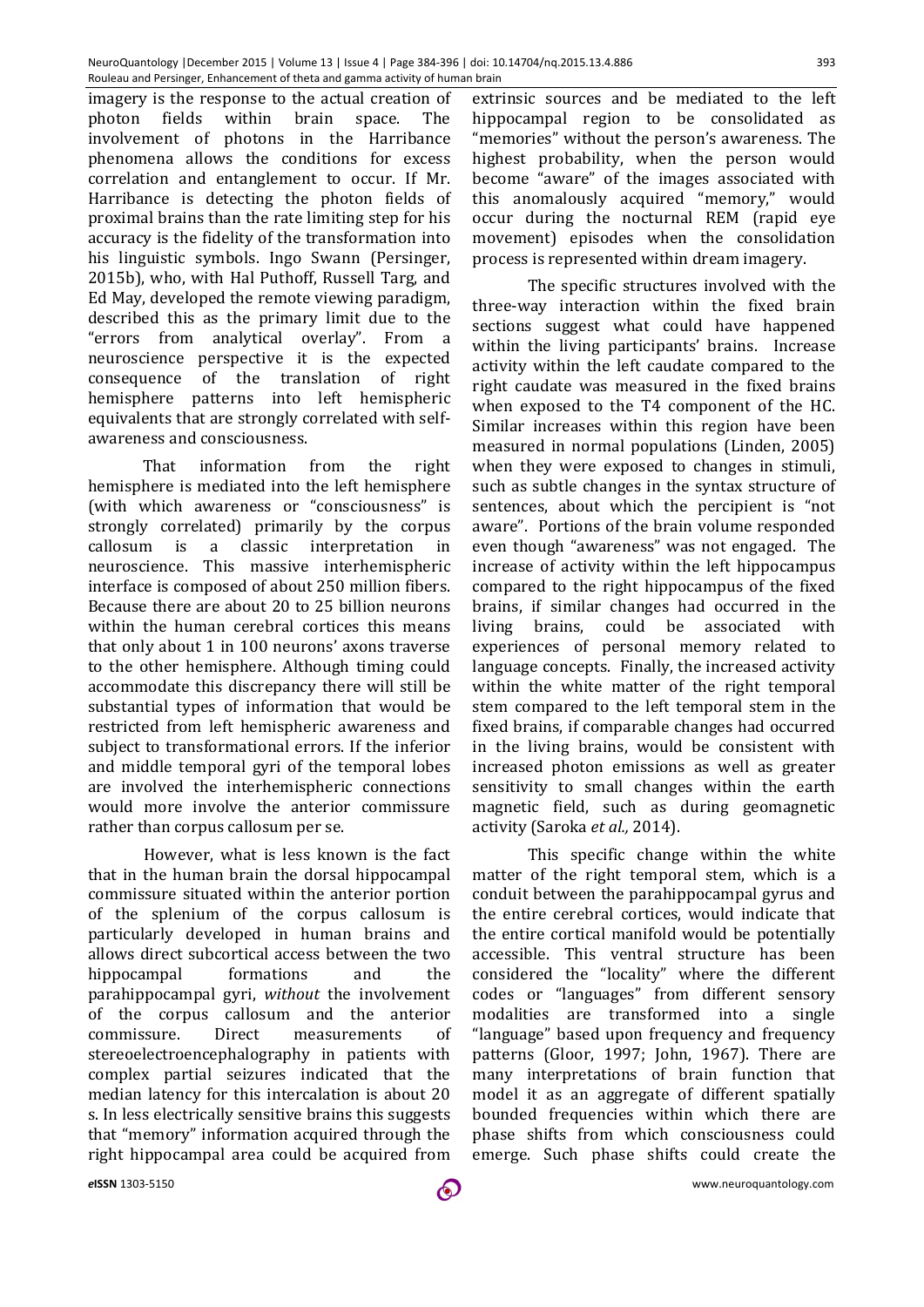conditions for the prominence of the A-vector or vector potential of magnetic fields that are not easily shielded and display the properties to allow excess correlations over distance. Structurally the human hippocampal formation is two interlocking C-shaped structures that are congruous geometrically with a smaller spherical condenser wrapped and partially interdigitated with a larger spherical condenser (Gloor, 1997). The spatial arrangement is similar to a toroid with a gap that allows a discrete leakage of magnetic flux. It is strongly affected by the phase vector of a magnetic field that can be matched with intensities found within both the geomagnetic field and the Schumann Resonance.

The cortical organization within the parahippocampal gyrus that integrates this function is the entorhinal cortices. As masterfully described by Gloor the entorhinal cortices contain cellular islands within layer II that result in small formed bumps on the cortical surface known as *verrucae gyri hippocampi*. The axons of these cells descend as components of the perforant pathway which is the main source of cortical input to the hippocampus. The fibers originating in Layer II terminate in the dentate gyrus that is the primary afferent to the hippocampus proper. Fibers exiting the soma within layers II and III are distributed throughout the cerebral cortices. Direct measurements of the stellate cells within layer II of the entorhinal cortices indicate they exhibit continuous subthreshold oscillations of  $\sim$ 8 Hz (Alonso and Klink, 1993). The small voltages when multiplied by the unit charge and by the frequency result in quantities of  $\sim$ 10<sup>-20</sup> to 10<sup>-21</sup> J·s<sup>-1</sup>. The latter exact value is almost identical to the quantity of energy gained or loss from or to entropy with one bit of information according to the Landauer Limit. This frequency is the standing wave of the cerebral volume according to Nunez (1995) and is the fundamental harmonic of the Schumann Resonance (Nickolaenko and Hayakawa, 2014).

# *Explaining Non-Proximal Effects and Information*

This potential mechanism to explain how the HC could access information from proximal individuals would not accommodate Mr. Harribance's established capacity to accurately discern individual's medical and personal histories at a distance even though he never met them. His brain would require access to a more

pervasive source or repertoire of information. The occurrences of the peak spectral powers of direct measurements from Mr. Harribance's brain that define the Schumann Resonances could be revealing. The Schumann Resonance, with a fundamental of between 7-8 Hz and harmonics (increasing Δ*f* ~6 Hz) at 14 Hz, 20 Hz, 26 Hz, etc are generated within the spherical wave-guide cavity between the surface of the earth and the ionosphere. They are the direct consequences of the global occurrence of lightning which occurs at approximately 40±5 Hz which is the median transcerebral frequency associated with human consciousness. The major component of the HC displays peaks within the fundamental and the harmonics of the Schumann Resonance. To accommodate the entirety of the Schumann fundamental and harmonics all of the components of the HC from the frontal, central and temporal regions of his right hemisphere (Figure 2) must be accommodated. In other words, although specific regions of his right hemisphere may peak at particular Schumann harmonics, his entire hemisphere must be integrated to display the major harmonics. Conditions that fragment the functional integration of his right hemisphere could diminish his accuracy. Possible stimuli could involve maintained exposure to volatile solvents, such as from a toxic spill or fire, which would influence white matter preferentially.

In the present experiment the HC was applied as 2 μV potentials in order to simulate what we measured from the scalp of a normal person during QEEG. This selection was also based upon theoretical formulations developed by Persinger and Saroka (2015). First, the potential difference of 2  $\mu$ V per 2 Ω·m for the resistivity of extracellular fluid in the brain is  $\sim$ 10<sup>-6</sup> A·m<sup>-1</sup> and when applied across the average distance of the cerebral hemispheres (0.1 m) is about 2·10<sup>-7</sup> A. Assuming a resistivity of 2 Ω·m for extracellular (interstitial) fluid in the brain and when multiplied by the magnetic susceptibility the result is a diffusivity term with a value of  $1.7 \cdot 10^6$  m<sup>2</sup> $\cdot$ s<sup>-1</sup>. If the median voltage of  $2.10<sup>-6</sup>$  V is divided by the diffusivity term, the resulting magnetic field strength is  $\sim$ 10<sup>-12</sup> T or a picoTesla which is the same operational magnitude displayed by the cerebral cortices during "cognition". The magnetic component of the fundamental and harmonics of the Schumann Resonance usually range between 1 and 3 pT.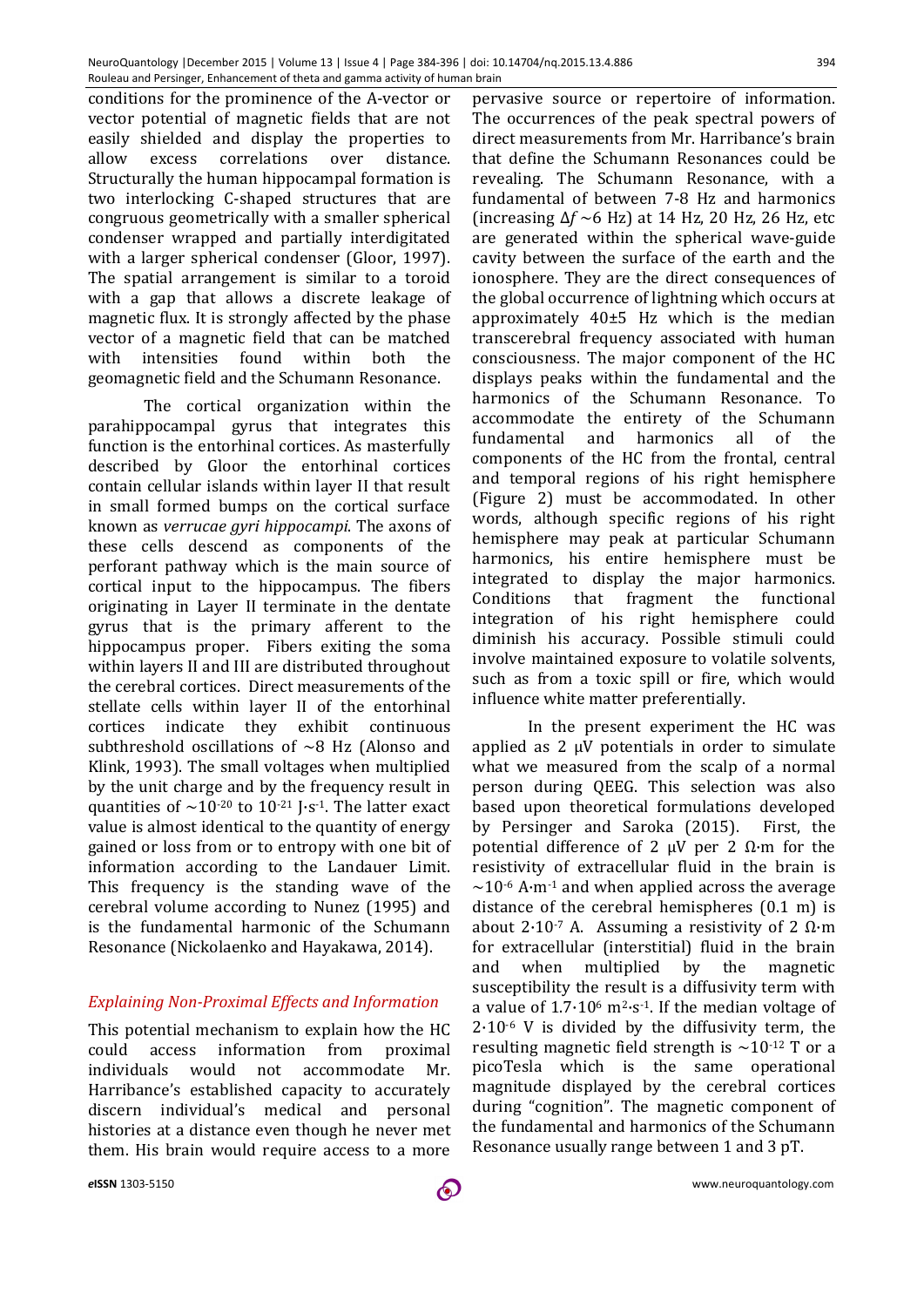Second, the cross product of V·m-1 and H (A·m-1) for the magnetic field vector component would be  $(2.10^{-5} \text{ V}\cdot\text{m}^{-1}) \cdot (1.10^{-6} \text{ A}\cdot\text{m}^{-1})$  or  $2.10^{-11}$ W·m-2. This irradiative flux density is almost exactly the magnitude of the peak photon flux densities emitted from Mr. Harribance's right cerebrum during his non-local experiences. The emergence of this term is important because the Lorenz Lemma states that any two electromagnetic fields can intercalate if they are: the same frequency, 2) outside of the source, and 3) in a linear isotropic medium. Both the Schumann [S] and human cerebral cortices [C] meet these conditions. If the two fields are harmonic in time, which was shown empirically by Saroka and Persinger to occur in real time for about 0.5 s once every 30 s, then trans-spatial and possible entanglement-related "superposition" of information becomes possible. According to the Lorenz Lemma,

$$
del \cdot (\mathbf{E}_{\mathbf{C}} \mathbf{x} \mathbf{H}_{\mathbf{S}}) = del \cdot (\mathbf{E}_{\mathbf{S}} \mathbf{x} \mathbf{H}_{\mathbf{C}})
$$
 (3),

where **E** refers to the electric vector component, **H** refers to the magnetic field (A·m-1), *del* is the operator and C and S refer to the sources.

Our spectral analyses of the separate components of the HC partitioned the harmonics of the Schumann Resonance. As shown in Figure 2, the spectral profile from the pattern over Mr. Harribance's right temporal lobe (T4) displayed the fundamental Schumann Resonances at the 8, 14, and 25-26 Hz band. However, by far the greatest peaks occurred for F8 for the 14 Hz second harmonic of the Resonance. F4 displayed the largest peak around 20 Hz. Because his right hemisphere would be integrated electrophysiologically he would have potential superimposition capacities with all of the first four harmonics. According to traditional neurological interpretations his visual experiences would appear to occur more frequently along the peripheral left visual field particularly within the upper left quadrant. Mr. Harribance has reported this propensity.

The obvious implication of this congruence between Mr. Harribance's right hemisphere pattern (HC) and the Schumann profile with respect to his remarkable accuracy is that there is some proportion of information concerning every person on the planet represented within a source strongly correlated with the Schumann Resonances that permeate the earth-ionosphere wave guide. Some brains,

such as Mr. Harribance, would exhibit the properties to intermittently interact with this source to access specific information. The fact that all he required was holding a picture of a person that was not present to accurately describe the detailed medical and personal history of that person (but only when the HC was present over the right hemisphere) would be consistent with a non-locality process. The source of this process is unclear. However, in one of our experiments (Hunter *et al.,* 2010) with Mr. Harribance the pictures of people were degraded in terms of pixel density. The accuracy decreased as the pixel density decreased. This suggests that relevant information about the person within the paragraph is contained within the density of pixels or point-bits that contribute to his nonlocal perception.

The possibility that a proportion of information about every individual is represented within an accessible space by some individuals is contained within the philosophy of many cultures and includes metaphors such as "Akashic Record", "St-Peter's Book" and the "Chamber of Souls". Persinger (2008) has suggested that during the approximately 20 to 30 min labile period of memory consolidation when the dynamic inductions from experience are being transformed to the newly formed patterns of dendritic spines, that a portion of the information is represented within space as electromagnetic energies. This was considered a logical extension of the simultaneity or duality of matter and energy as molecular spatial patterns and electromagnetic temporal patterns. This may be reflected at the most fundamental source of magnetism, the single orbit of an electron. Quantification of the relationship between quantum Casimir energies and macroscopic magnetic field intensities solve for approximately  $\frac{1}{2}$  of the single orbit to be displayed with properties of particles while the other half would display energetic phases (Persinger, 2015a).

Assuming the activity of 107 cortical neurons per second, each "firing" on average  $\sim 10$ Hz, and each action potential with an energy of  $\sim$ 10<sup>-20</sup> J, the energy per brain per second would be about 10-12 J per s or about 10-11 W·m-2. The energy density for the entire cerebrum  $(10<sup>-3</sup> m<sup>3</sup>)$ would be about 10-9 J·m-3, a universal consant, derived from energy equivalence in the universe  $(10^{69}$  J) divided by a median volume  $(10^{78} \text{ m}^3)$ . This means that in a person's life time of about 2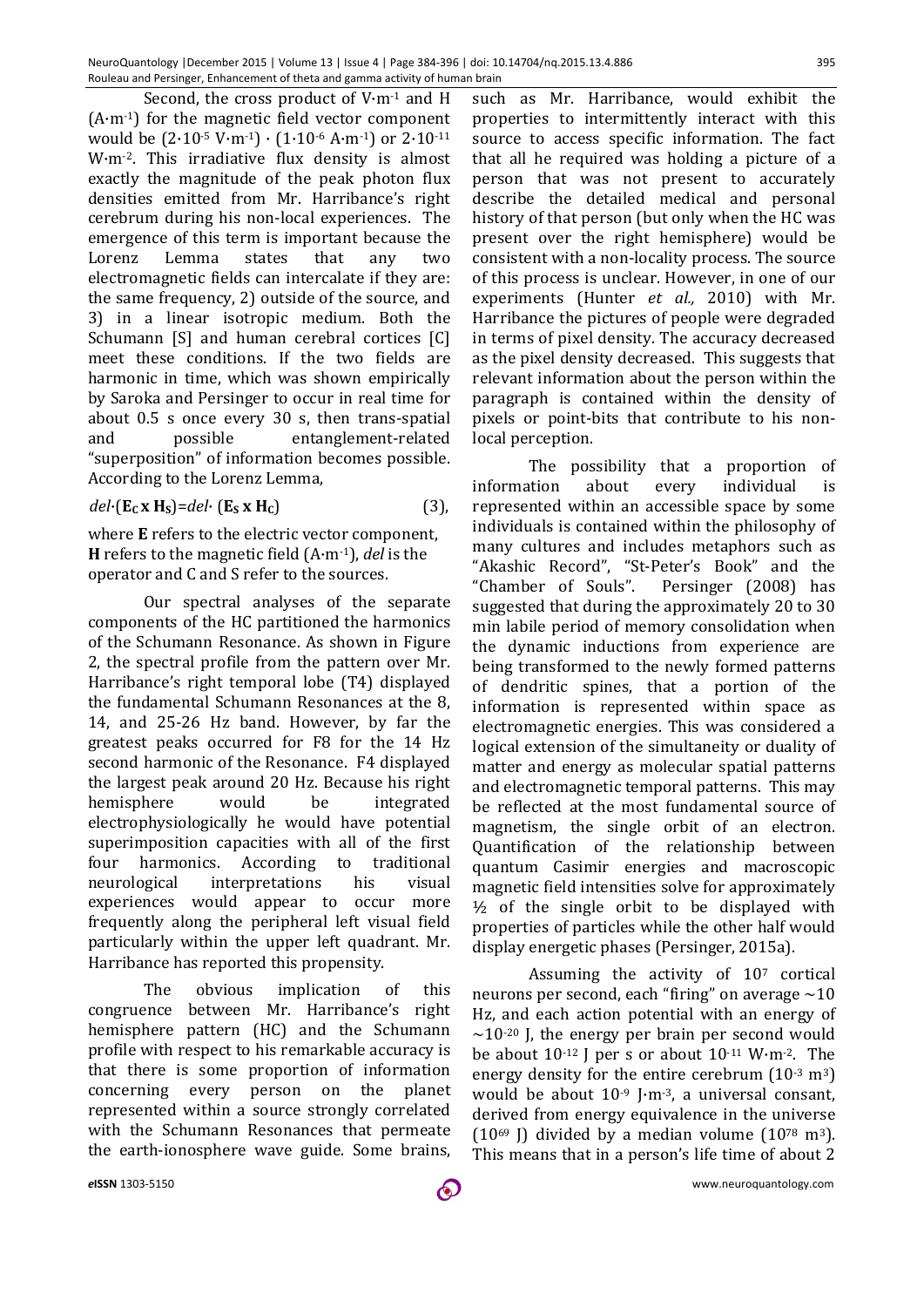or 3 Gigaseconds, the total energy involved with "thinking" would be in the order of 1 J. The amount of energy contained within the space within the volume of the earth's magnetic field occupied by the Schumann Resonances is in the order of 1018 J. This would be sufficient, if the spatial parameters were appropriate, to represent the electromagnetic 0,1 point information of the cognitions and memories of every human brain that has presumably existed. However that does not necessarily indicate that all experiences would be "represented" equally. Those which activated the hippocampalamygdaloid loop would be expected to be more proportionally represented.

The concept is not any more or less credible than the statement that all or most of a person's physical and disease history as well as the residuals of his or her ancestors are contained in a very local space within any cell with the nucleus. This is the contemporary interpretation of the DNA record contained within the approximately 3 billion base pairs per cell nucleus. Accessing components of that record, in short segments of about 27,000 base pairs, can be revealing and is often labelled as a "gene". To be discerned at perceptible levels its correlates or compliments must be "amplified" with some fidelity such as by polymerase chain reactions. All of these procedures may have analogues within the processes that allow the Harribance effect to occur.

Persinger and Saroka (2015) found that the coherence between the cerebral cortical spectral profiles of several dozen volunteers and the local Schumann Resonance activity as well as its measurement in Italy occurred for about 0.5 seconds once every 30 s. They argued that if the "signalling" was similar to computer-based packets for the transferring information through the WEB and Internet, that each 30 s interval containing the 0.5 s coherence would allow approximately 1 MByte of exchange under optimal conditions with the 107 primary neurons in the human hippocampus. That would be sufficient to generate, at least in electronic systems, vivid images and pictures. These calculations and inferences do not prove these are the mechanisms and processes by which Mr. Harribance accesses the information from others. However, they offer testable possibilities within the laboratory.

#### **Acknowledgements**

The authors thank Dr. Nirosha Murugan, A.B.D. and Professor Lucas Tessaro as well as Dr. Kevin Saroka for their technical assistance and creative insights. This manuscript is dedicated to Mr. Sean Lalsingh Harribance who has pursued the potentials of his capacities with courage and perspicacity and has volunteered his time over the decades for myriad measurements and challenges. His life's goal has been to demonstrate the scientific basis and validity of this class of natural phenomena. In our opinion he has achieved this goal. The electroencephalographic patterns employed in the present experiments are his property and we thank him for the opportunity to apply them.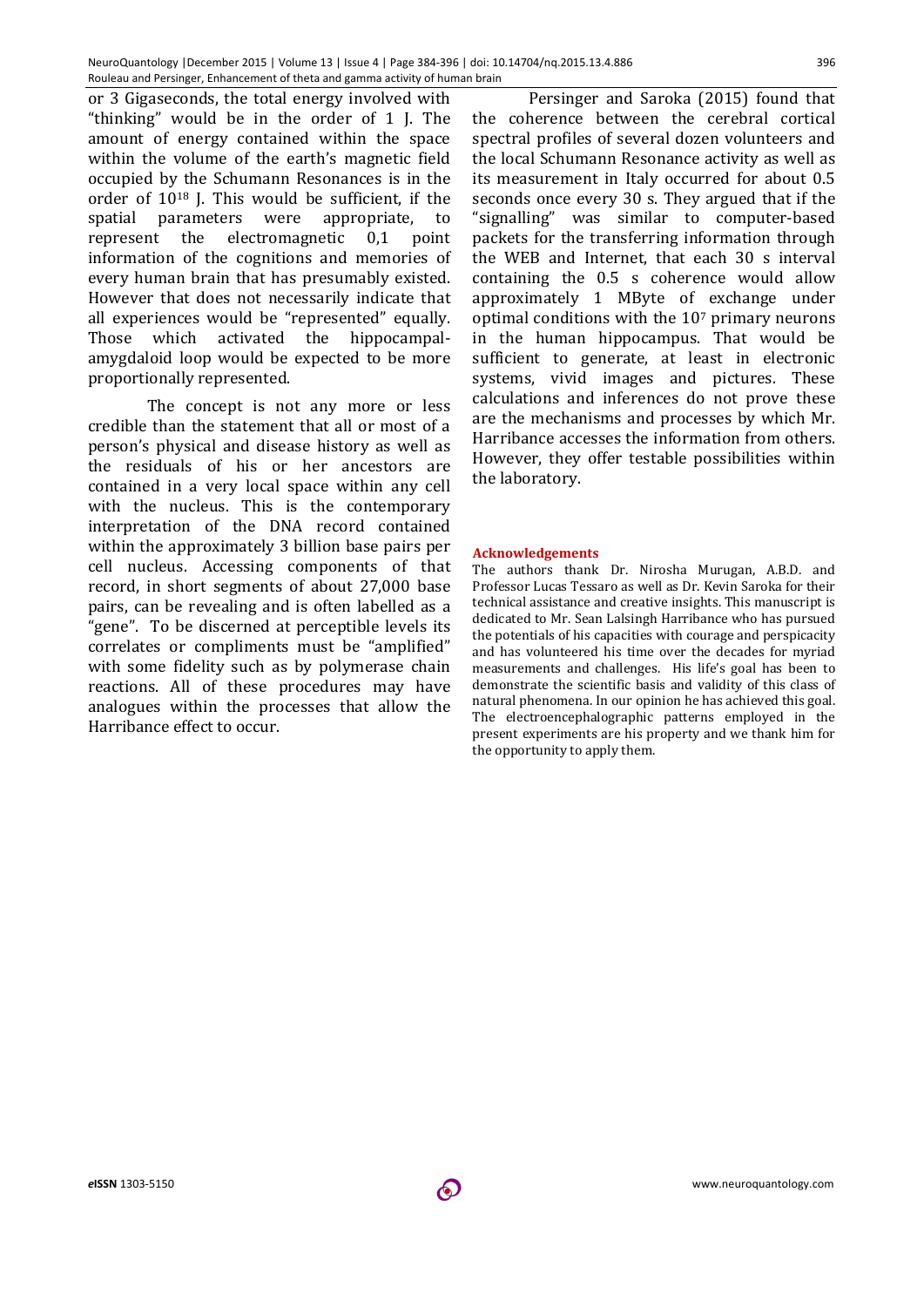#### **References**

- Aczel AD. Entanglement: the greatest mystery in physics. Raincoast: Vancouver, 2002.
- Alonso A and Klink R. Differential electroresponsiveness of stellate and pyramidal-like cells of the medial entorhinal cortex layer II. Journal of Neurophysiology 1993; 70: 128-143.
- Bear MF. A synaptic basis for memory storage in the cerebral cortex. Proceedings of the National Academy of Sciences 1996; 93: 12453-13459.
- Bokkon I. Dreams and neuroholography: an interdisciplinary interpretation of development of homeotherm state in evolution. Sleep and Hypnosis 2005; 7: 61-76.
- Buzsaki G. Theta oscillations in the hippocampus. Neuron 2002; 33: 325-340.
- Dotta BT and Persinger MA. Doubling of local photon emissions within two simultaneous, spatially separated, chemiluminescent reactions that share the same magnetic field configurations. Journal of Biophysical Chemistry 2012; 3: 72-80.
- Dotta BT, Saroka KS and Persinger MA. Increased photon emission from the head while imagining light in the dark is correlated with changes in electroencephalographic power: Support for Bokkon's biophoton hypothesis. Neuroscience Letters 2012; 513: 151-154.
- Edelman GM. The remembered present: A biology theory of consciousness. New York, NY: Basic Books, 1989.
- Gloor P. The temporal lobe and limbic system. New York, NY: Oxford Press, 1997.
- Harribance CC. Sean Harribance. Sean Harribance Institute of Parapsychology Foundation: Port of Spain (Trinidad). 1994.
- Hunter MD, Mulligan BP, Dotta BT, Saroka KS, Lavallee CF, Koren SA and Persinger MA. Cerebral dynamics and discrete energy changes in the personal physical environment during intuitive-like states and perceptions. Journal of Consciousness Exploration and Research 2010; 1: 1179-1197.
- Jeffereys JGR, Traub RD and Whittington MA. Neuronal networks for induced "40 Hz" rhythms. Trends in the Neurosciences 1996; 19: 202-208.
- John ER. Mechanisms of memory. New York, NY: Academic Press, 1967.
- Karbowski LM, Harribance SL, Buckner CA, Mulligan BP, Koren SA, Lafrenie RM and Persinger MA. Digitized quantitative electroencephalographic patterns applied as magnetic fields inhibit melanoma cell proliferation in culture. Neuroscience Letters 2012; 523: 131-134.
- Linden DE. The P300: Where in the brain is it produced and what does it tell us? The Neuroscientist 2012; 11(6): 563-576.
- Llinas R and Ribary U. Coherent 40 Hz oscillation characterizes dream state in humans. Proceedings for the National Academy of Sciences 1993; 90: 2078-2081.
- Mulligan BP, Hunter MD and Persinger MA. Effects of geomagnetic activity and atmospheric power variations on quantitative measures of brain activity: replication of the Azerbaijani studies. Advances in Space Research 2010; 45: 940-948.
- Mulligan BP and Persinger MA. Experimental simulation of the effects of sudden increase in geomagnetic activity upon quantitative measures of human brain activity: validation of correlational studies. Neuroscience Letters 2012; 513: 151-154.
- Nickolaenko A and Hayakawa M. Schumann Resonance for Tyros. Tokyo: Springer, 2014.
- Nunez PL. Towards a physics of the neocortex. In Nunez, P. L. (ed). Neocortical dynamics and human EEG rhythms 1995; Oxford, N.Y., 1995; pp.78-130.
- Persinger MA. On the possible representation of the electromagnetic equivalents of all human memory within the earth's magnetic field: implications for theoretical biology. Theoretical Biology Insights 2008; 1: 3-11.
- Persinger MA. The Harribance effects as pervasive Out-of-Body Experiences: neuroquantal evidence with more precise measurements. NeuroQuantology 2010a; 8: 444- 465.
- Persinger MA. 10-20 Joules as a neuromolecular quantum in medicinal chemistry: an alternative to myriad molecular pathways. Current Medicinal Chemistry 2010b; 17: 3094-3098.
- Persinger MA. Thixotropic phenomena in water: quantitative indicators of Casimir-magnetic field transformations from vacuum oscillations (virtual particles). Entropy 2015a; 17: 6200-6212.
- Persinger MA. Neuroscientific investigation of anomalous cognition. In May, E. C., Marwaha, S. B. (eds). Extrasensory perception: Support, skepticism and Science, Vol 1. History, Controversy and Research 2015b. Praeger, Santa Barbara, pp. 347-375.
- Persinger MA, Dotta BT, Karbowski LM and Murugan N. J Inverse relationship between photon flux densities over cell aggregates: quantitative evidence for energetic conservations. FEBS OpenBio 2015; 5: 413-418.
- Persinger MA and Saroka KS. Protracted parahippocampal activity associated with Sean Harribance. International Journal of Yoga 2012; 5: 140-145.
- Persinger MA, Dotta BT, Saroka KS and Scott, M. A. Congruence of energies for cerebral photon emissions, quantitative EEG activities and 5 nT changes in proximal geomagnetic field support spin-based hypothesis of consciousness. Journal of Consciousness Exploration & Research 2013; 4: 1-24.
- Persinger MA and Saroka KS. Human quantitative electroencephalographic and Schumann Resonance exhibit real time coherence of spectral densities: implications for interactive information processing. Journal of Signal and Information Processing 2015; 6: 153-164.
- Pollack GH. The role of aqueous interfaces in the cell. Advances in Colloid and Interface Science 2003; 103: 173-196.
- Pollack GH, Figueroa X and Zhao Q. Molecules, water, and radiant energy: new clues to the origin of life. International Journal of Molecular Sciences 2009; 10: 1419-1429.
- Richards P, Persinger MA and Koren SA. Modification of semantic memory in normal subjects by application across the temporal lobes of a weak (1 microTesla) magnetic field structure that promotes long-term potentiation in hippocampal slices. Electro-and Magnetobiology 1996; 15(2): 141-148.
- Roll WG, Persinger MA, Webster DL, Tiller SG and Cook CM. Neurobehavioral and neurometabolic (SPECT) correlates of paranormal information: Involvement of the right hemisphere and its sensitivity to weak complex magnetic fields. International Journal of Neuroscience 2002; 112: 197-224.
- Rouleau N and Dotta BT. Electromagnetic fields as structurefunction zeitgebers in biological systems: environmental orchestration of morphogenesis and consciousness. Frontiers in Integrative Neurosciences 2014; Vol. 8.

*e***ISSN** 1303-5150 www.neuroquantology.com